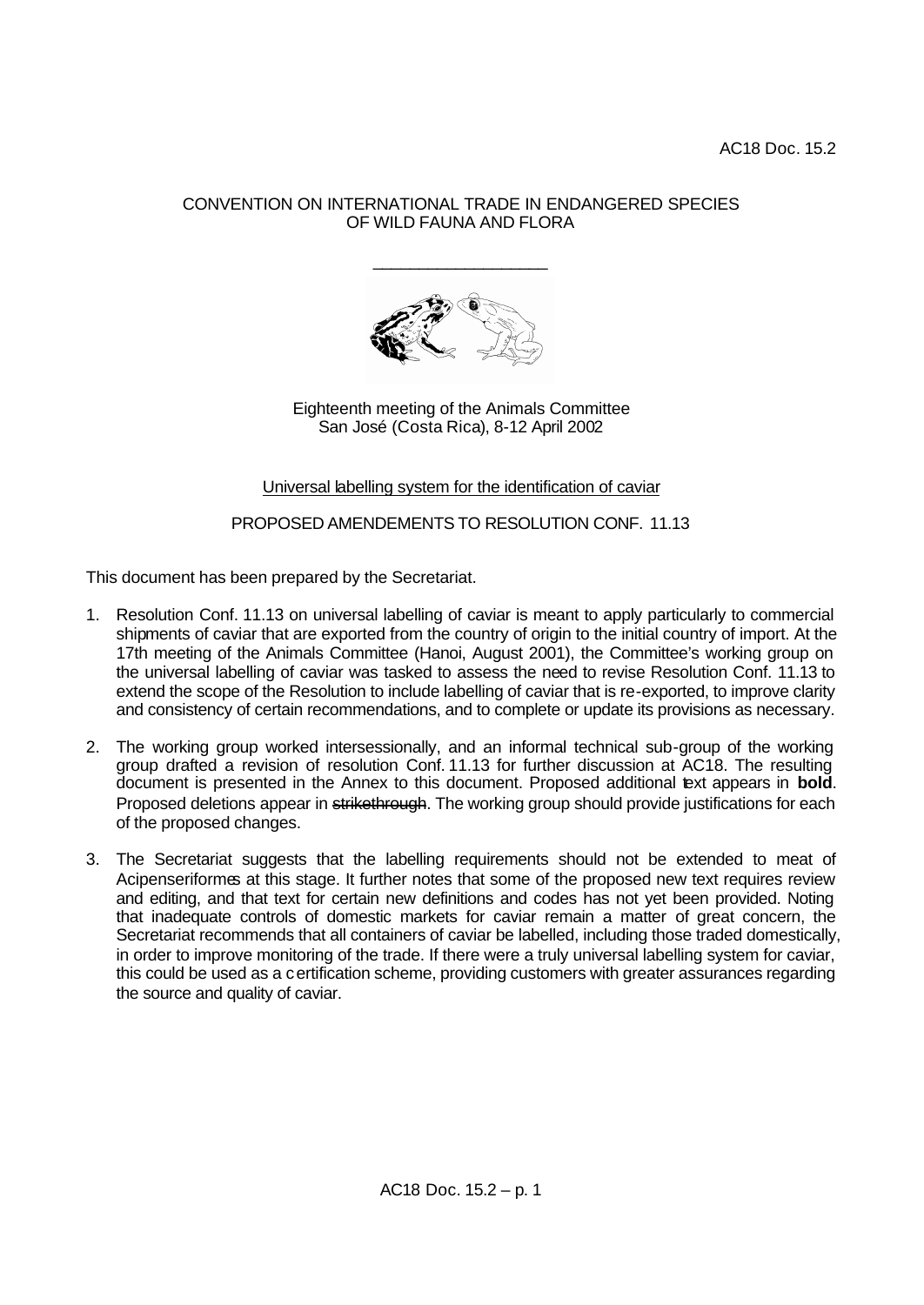AC18 Doc. 15.2 - p. 2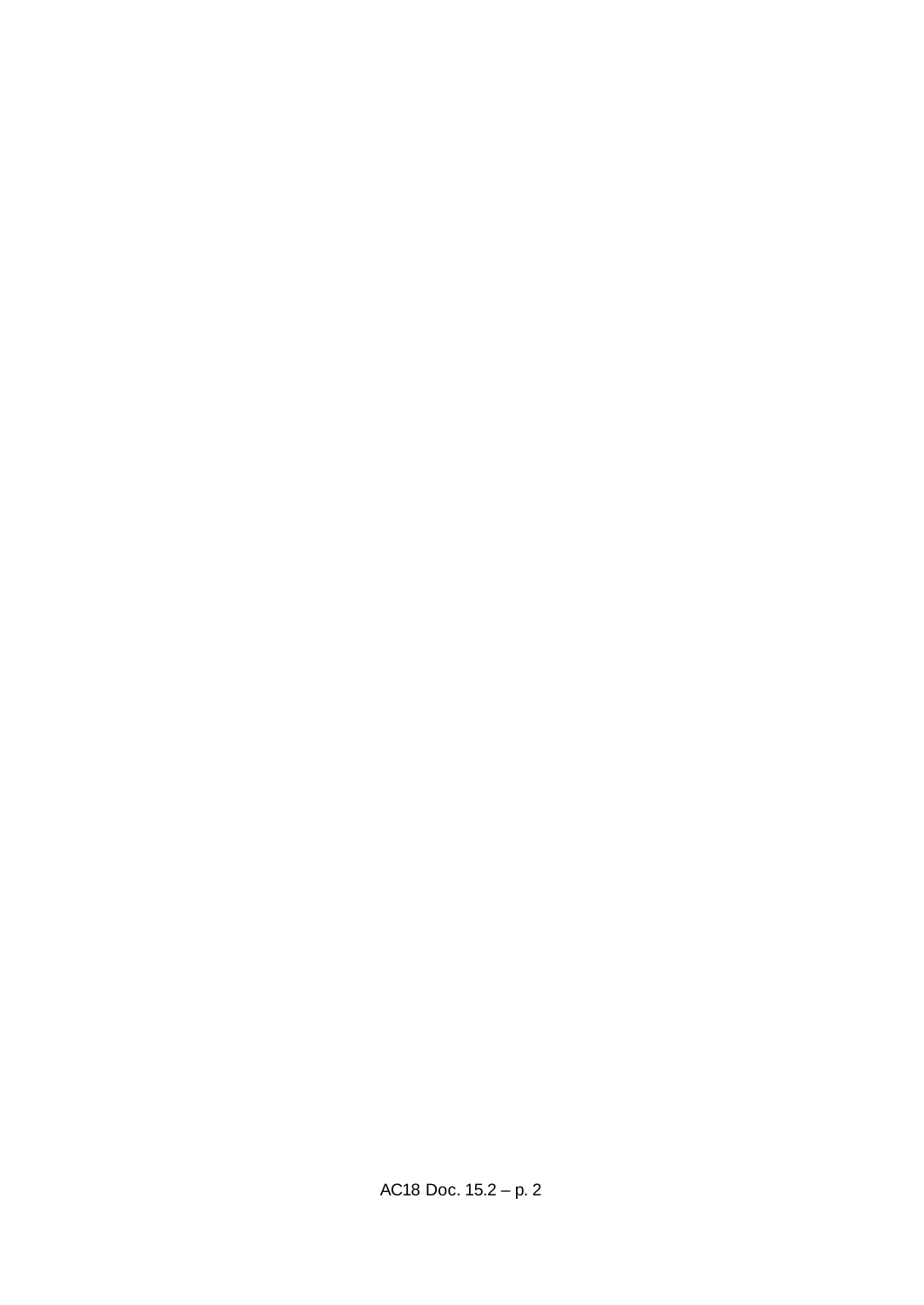Annex

## Universal labelling system for the identification of caviar

## PROPOSED AMENDMENTS TO RESOLUTION CONF. 11.13

AWARE that all living species of sturgeon and paddlefish (Acipenseriformes) are listed in Appendix I or II of CITES, but concerned that certain parts and derivatives of some sturgeon species may be subject to some illegal trade;

RECOGNIZING that illegal trade has in the past threatened the survival of certain populations of sturgeons and has undermined the efforts of producer countries to manage their sturgeon resources on a sustainable basis;

RECOGNIZING that Resolution Conf. 10.12 (Rev.), adopted by the Conference of the Parties at its 10th meeting (Harare, 1997) and amended at its 11th meeting (Gigiri, 2000), directs the Secretariat in consultation with the Animals Committee to explore the development of a uniform marking system for sturgeon parts and derivatives to assist in subsequent identification of the species;

RECALLING that Article VI, paragraph 7, of the Convention provides that specimens of species listed in the Appendices may be marked to assist in identifying them;

NOTING that, in order to assist the Parties in identifying legal caviar in trade, marking should be standardized and that particular specifications for the design of labels and utilisation thereof are fundamental and should be generally applied;

CONSIDERING that the labelling of all caviar in international trade would be a fundamental step towards the effective regulation of trade in sturgeons and sturgeon products;

RECOGNIZING, however, that the Animals Committee, at its 15th meeting (Antananarivo, 1999), decided to recommend only, at this stage, the adoption of a universal marking system for the export of caviar from producing countries to the initial country of import;

**RECOGNIZING, that the Animals Committee, at its 17th meeting (Hanoi, 2001), recommended that the universal marking system for the export of caviar from producing countries to the initial country of import should be expanded to caviar for re-export;**

### **NOTING, that the Standing Committee at its 45th meeting raised concerns about domestic markets of caviar and the need to enhance systems that facilitate trade control;**

NOTING that strategies for the uniform marking of caviar should take into account marking systems currently in place and should not prevent producer countries and legitimate processing and trading industries from marking the caviar in trade in a further developed way;

THE CONFERENCE OF THE PARTIES TO THE CONVENTION

#### RECOMMENDS:

a) **That the following definitions apply in relation to trade in sturgeon caviar and meat:**

**Primary container:** *[definition to be provided]*

**Secondary container:** *[definition to be provided]*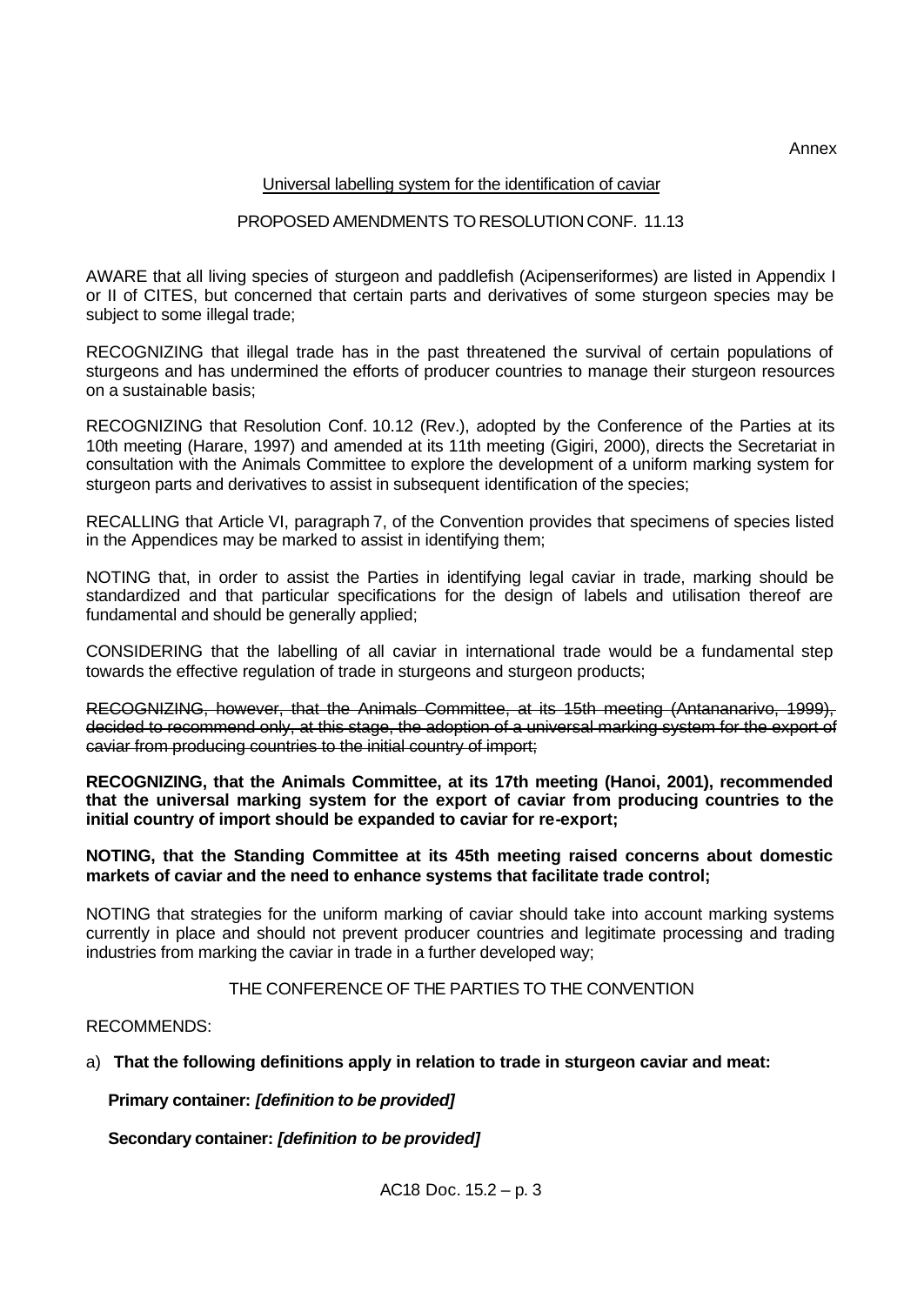**Aquaculture: sturgeon and paddlefish farmed in compliance with CITES provisions defining captive breeding;**

**Processing plant: the facility, or parent company, responsible for the original placing of the caviar into the container that is in contact with the caviar.**

**Lot identification number: a number relating to the point in time when the processing occurred. This should be no longer than one day but the date itself need not be quoted but can be represented as a series of letters and numbers.**

**"Pressed" caviar: the eggs of more than one sturgeon or paddlefish species remaining after the processing and preparation of other, higher quality, caviar products.**

- a) the introduction of a uniform marking system for any primary container (tin, jar, or box into which caviar is directly packed) of more than 249 grams of caviar entering international trade from the countries of origin, based on the application of non-reusable labels on each primary container;
- **b) the introduction of a uniform marking system for any primary container (tin, jar, or box) that is in direct contact with the caviar produced for commercial or non-commercial purpose and whether in domestic or international trade, based on the application of a non-reusable label on each container;**
- b) that for export of primary containers containing less than 250 grams of caviar, the non-reusable labels referred to in paragraph a) above be affixed only to the secondary containers, which should also include a description of the content;
- **c) that, when the caviar is exported or re-exported, its secondary container should, in addition to the description of the content in accordance with international customs regulations, mention the exact quantity of caviar per species and per CITES permit or certificate in accordance with the information included in the related CITES permit or certificate;**
- c) **d)** that the non-reusable label **affixed on all containers of caviar produced in countries of origin** include, as a minimum: grade of the caviar (beluga, sevruga, or ossetra); a standard species code as provided in the Annex **1**; **the source code of the specimen as provided in Annex 2 (e.g.**  wild, aquaculture); and a unique serial number for the shipment, consisting of the ISO two-letter code for the country of origin, the year of harvest; **the official registration code of the processing plant (xxxx);** and a unique number for the primary container that corresponds to the processing plant and **the** lot identification number for the caviar **(yyy)**:

#### Beluga/HUS/**WIL/**RU/2000/xxxx/yyyy

- d) that the information, referred to in paragraph c) above be clearly marked on all secondary containers containing one or more primary containers of caviar;
- **e) that** the **non-reusable label referred to in paragraph d) above remains on the container as long as the caviar it contains is not re-packaged. Where repackaging does not take place, the label referred to suffice for re-exports;**
- **f) that all containers in which caviar is repackaged are re-labelled with a non-reusable label that includes as a minimum: a standard species code as provided in the Annex 1, the source of the specimen as provided in Annex 2 (e.g. wild or aquaculture), the ISO two-letter code for the country of origin, the year of repackaging, the official registration code of the repackaging facility (wwww) and the number of the previous CITES permit or certificate (zzzz):**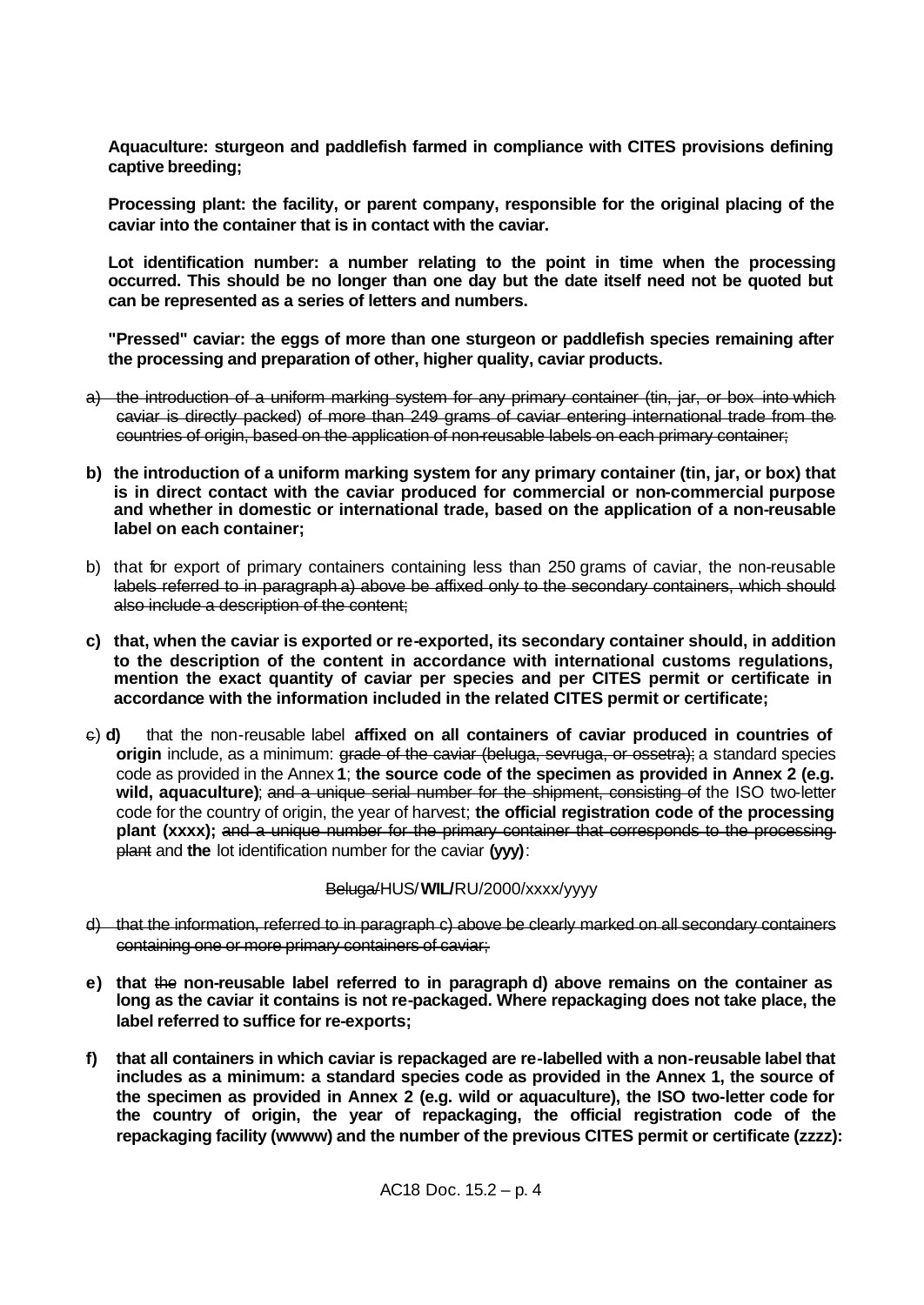## **PER/WIL/IR/2001/wwww/zzzz**

- e) **g)** that, in order to facilitate tracking and monitoring of caviar exports **and re-exports**, the same information that is on the label affixed to the secondary caviar container be given **mentioned** on the export permit **and re-export certificate under box "9. Description" or described in an annex attached to the CITES permit or certificate;**
- f) **h)** that, in the event of mismatches of information between a label and a permit or certificate, the Management Authority of the importing Party immediately contact its counterpart in the exporting **or re-exporting** Party to establish whether this was a genuine error arising from the volume of information required by this Resolution, and that, if this is the case, every effort be made to avoid penalising those involved in such transactions;
- **i) that Parties establish a system of registration for processing and re-packaging facilities of caviar and that the Management Authority of exporting, re-exporting and importing Parties provide to the Secretariat the list of registration codes of processing plants and repackaging facilities officially registered in their country. An updated list is to be provided annually before 15 March of the year of concern;**
- g) j) that the Management Authority of the exporting, re-exporting, and importing Parties provide to the Secretariat, as when directed by the Standing Committee or agreed to between the range State and the CITES Secretariat, a copy of each export permit for caviar immediately after issuance or upon receipt **for verification and confirmation to importing Parties**, as appropriate;
- h) that Parties accept shipments of caviar imported directly from countries of origin **and re-export** only if they are accompanied by appropriate documents containing the information referred to in paragraph c), d) or e), **f) or g)** and if the related processed products are labelled as directed in this Resolution; and
- i) that Parties establish, where legally possible, a system of registration or licensing or both for importers and exporters of caviar;

RECOMMENDS that the preceding set of procedures take effect as soon as possible for export quotas for the year 2001 **caviar produced and repackaged in the year 2004**; and

URGES all Parties that trade (export, import or re-export) in caviar to report promptly to the Secretariat the volumes involved each year.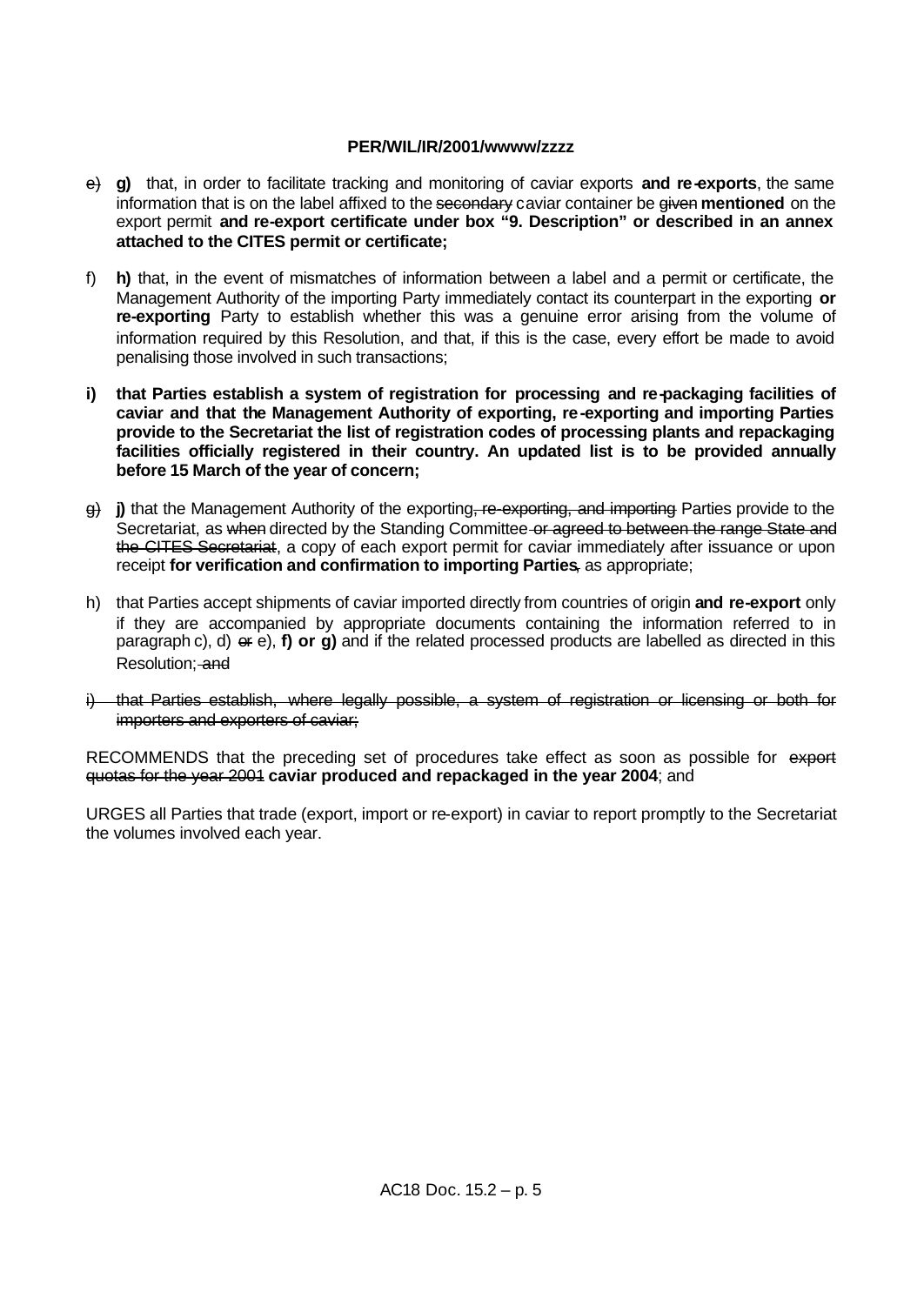AC18 Doc. 15.2 - p. 6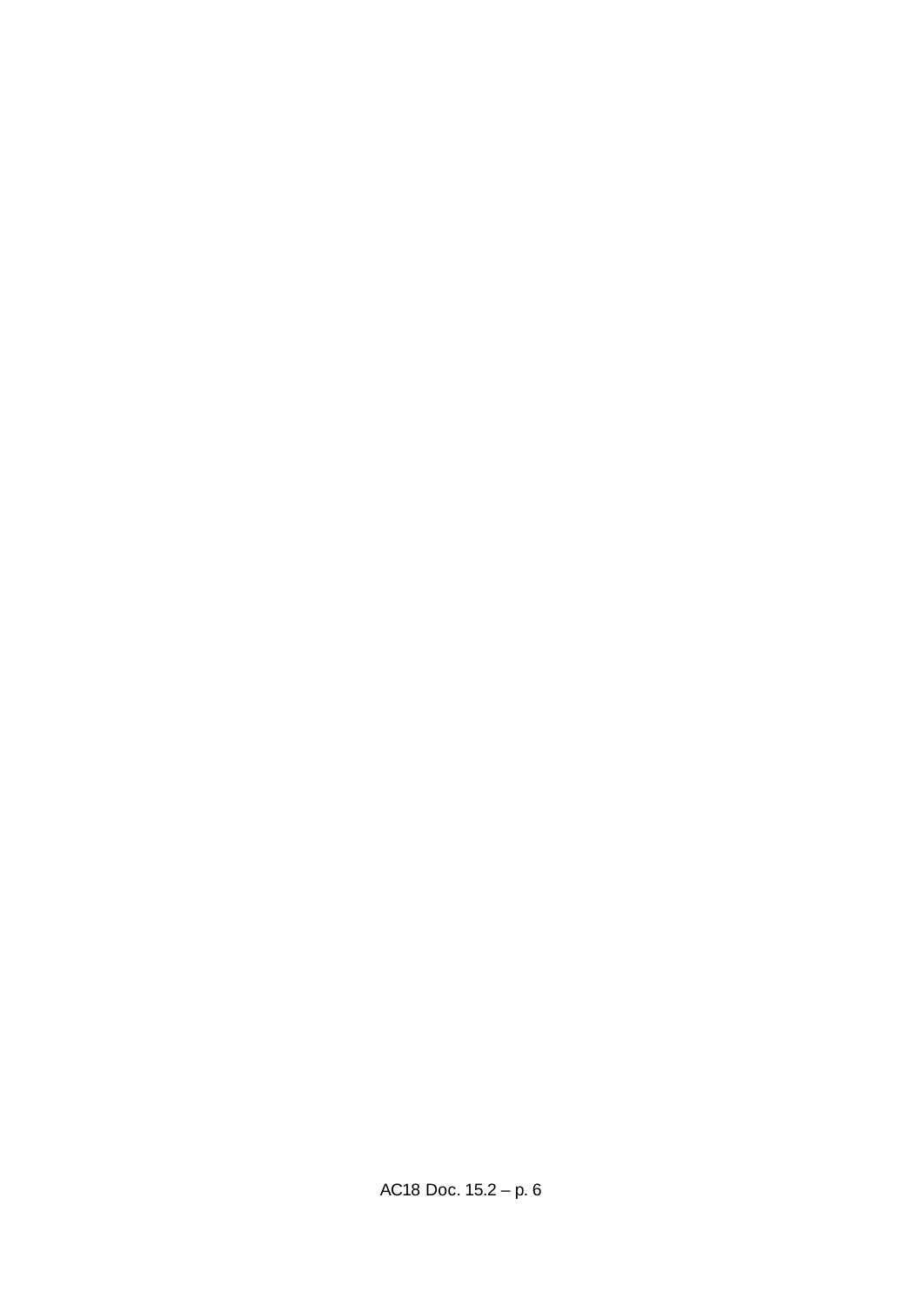# CODES FOR IDENTIFICATION OF ACIPENSERIFORMES SPECIES**,**  HYBRIDS AND SEVERAL SPECIES

| <b>Species</b>                                                                             | Code       |
|--------------------------------------------------------------------------------------------|------------|
| Acipenser baerii                                                                           | <b>BAE</b> |
| Acipenser baerii baicalensis                                                               | BAI        |
| Acipenser brevirostrum                                                                     | <b>BVI</b> |
| Acipenser dabryanus                                                                        | <b>DAB</b> |
| <b>Acipenser fulvescens</b>                                                                | <b>FUL</b> |
| Acipenser gueldenstaedtii                                                                  | <b>GUE</b> |
| Acipenser medirostris                                                                      | <b>MED</b> |
| Acipenser mikadoi                                                                          | <b>MIK</b> |
| Acipenser naccarii                                                                         | <b>NAC</b> |
| Acipenser nudiventris                                                                      | <b>NUD</b> |
| Acipenser oxyrhynchus                                                                      | <b>OXY</b> |
| Acipenser oxyrhynchus desotoi                                                              | <b>DES</b> |
| Acipenser persicus                                                                         | <b>PER</b> |
| Acipenser ruthenus                                                                         | <b>RUT</b> |
| Acipenser schrencki                                                                        | <b>SCH</b> |
| <b>Acipenser sinensis</b>                                                                  | SIN        |
| <b>Acipenser stellatus</b>                                                                 | <b>STE</b> |
| Acipenser sturio                                                                           | <b>STU</b> |
| Acipenser transmontanus                                                                    | <b>TRA</b> |
| Huso dauricus                                                                              | <b>DAU</b> |
| Huso huso                                                                                  | <b>HUS</b> |
| Polyodon spathula                                                                          | <b>SPA</b> |
| Psephurus gladius                                                                          | <b>GLA</b> |
| Pseudoscaphirhynchus fedtschenkoi                                                          | <b>FED</b> |
| Pseudoscaphirhynchus hermanni                                                              | <b>HER</b> |
| Pseudoscaphirhynchus kaufmanni                                                             | KAU        |
| Scaphirhynchus platorynchus                                                                | <b>PLA</b> |
| Scaphirhynchus albus                                                                       | <b>ALB</b> |
| Scaphirhynchus suttkusi                                                                    | <b>SUS</b> |
| Mixed species (for "Pressed" caviar exclusively)                                           | <b>MIX</b> |
| Hybrid specimens: code for the species of the male x code for the species of the<br>female | YYYxXXX    |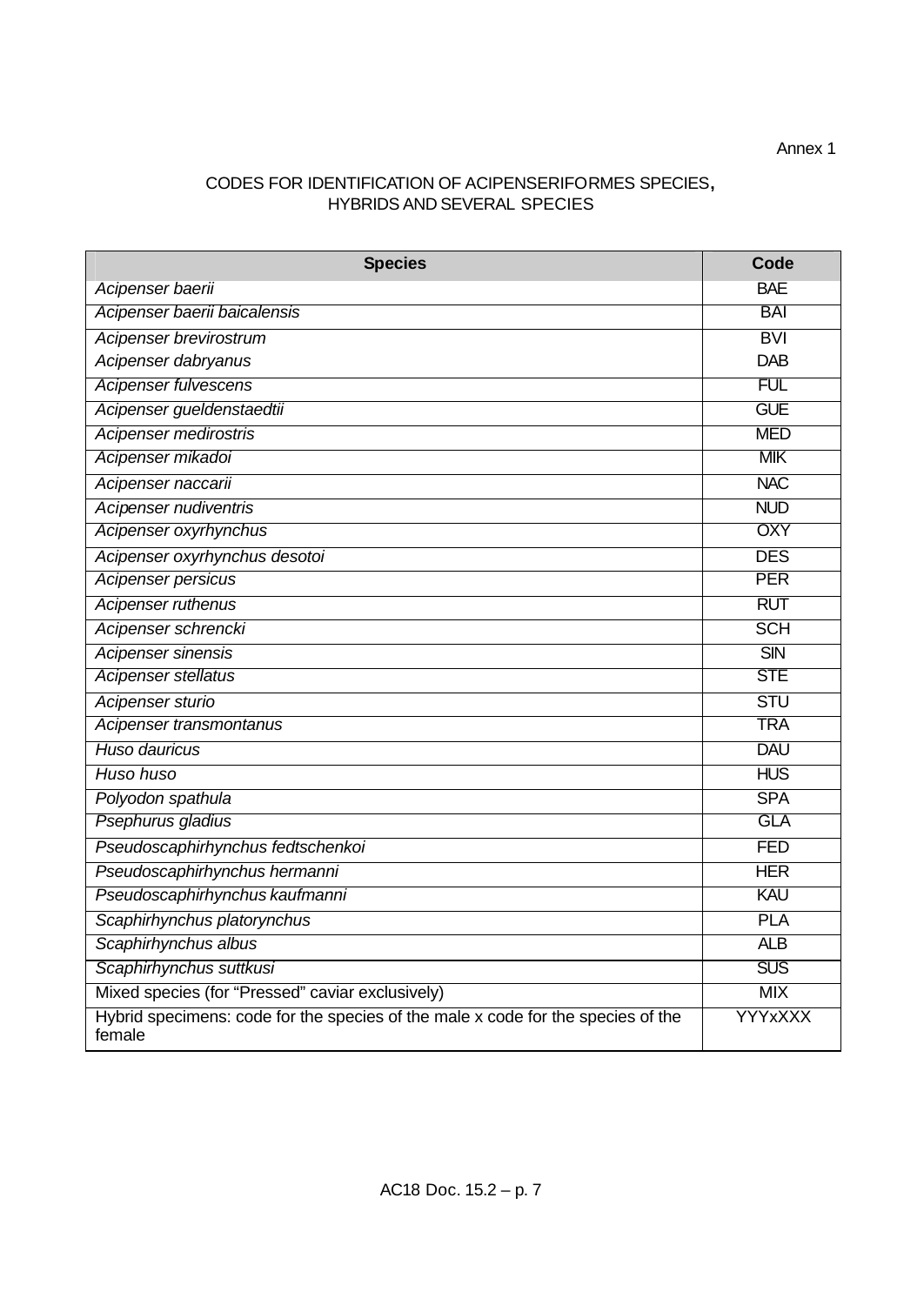AC18 Doc. 15.2 - p. 8